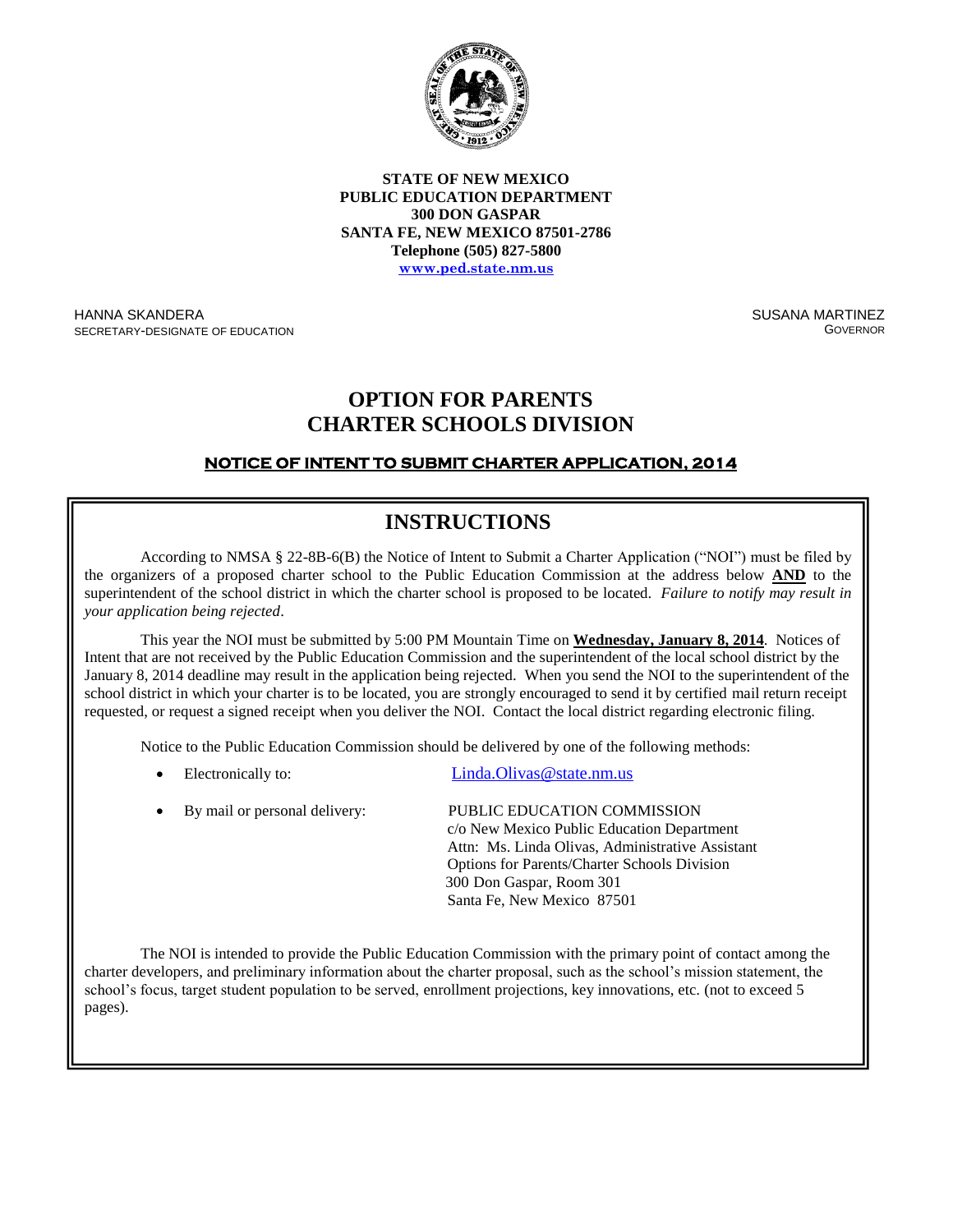#### **New Mexico Public Education Department Options for Parents, Charter Schools Division NOTICE OF INTENT TO SUBMIT CHARTER APPLICATION, 2014**

- 1. General Information
	- Name of Proposed School

Quest Academy - Truth or Consequences

Grade levels to be offered and enrollment projections

| Grade Levels to be    | <b>Projected Total</b> |
|-----------------------|------------------------|
| Offered               | Enrollment             |
| Grades $3rd$ to $5th$ | 50                     |

• Primary Point of Contact

|                                | Name   Carlos E. Hernandez |              |       |      |       |
|--------------------------------|----------------------------|--------------|-------|------|-------|
| Mailing Address   Po Box 27160 |                            |              |       |      |       |
|                                | City El Paso               | <b>State</b> | Texas | Zip. | 79926 |
|                                | <b>Phone</b> 915-599-1468  |              |       |      |       |
| Email                          | cherna2397@hotmail.com     |              |       |      |       |

2. Names, roles, and current employment of all persons on the applicant team, and qualifications of the team members to establish a high-quality charter school

|                           |                        | <b>Qualifications:</b>                              |  |
|---------------------------|------------------------|-----------------------------------------------------|--|
| Name                      | Role on Team           | <b>Education, Employment, Experience</b>            |  |
| Carlos E. Hernandez       | Founder                | MA Educational Administration, New Mexico           |  |
|                           |                        | Administrative Licensed Level 3A and 3B, New Mexico |  |
|                           |                        | Educator of the Year 1996                           |  |
| <b>Christle Bearheels</b> | <b>SPED Consultant</b> | MA Special Education, Native American Educational   |  |
|                           |                        | Background and RTI Specialist                       |  |
| Monic Heredia             | <b>Business</b>        | BA Business Background and Community Involvement    |  |
|                           | Consultant             |                                                     |  |
|                           |                        |                                                     |  |
|                           |                        |                                                     |  |

3. Model or focus of the proposed school (e.g., performing arts, dual language, college prep, STEM, Montessori, IB):

Dual Language Program with Common Core foundation

4. Does the school expect to contract with another entity for either management, or substantial oversight or direction in the school's operation? Yes:  $\Box$  No:  $\Box$ in the school's operation?

If YES, describe the entity and the role it will have in the school's operational plan.

5. Does the applicant team or any members of the team currently operate any other schools? Yes:  $\Box$  No:  $\boxtimes$ .

6. If the charter proposal is a replication, identify the school(s) you are replicating and the data that you have that support why this model should be replicated.

7. Vision/Mission statement. (2-3 sentences)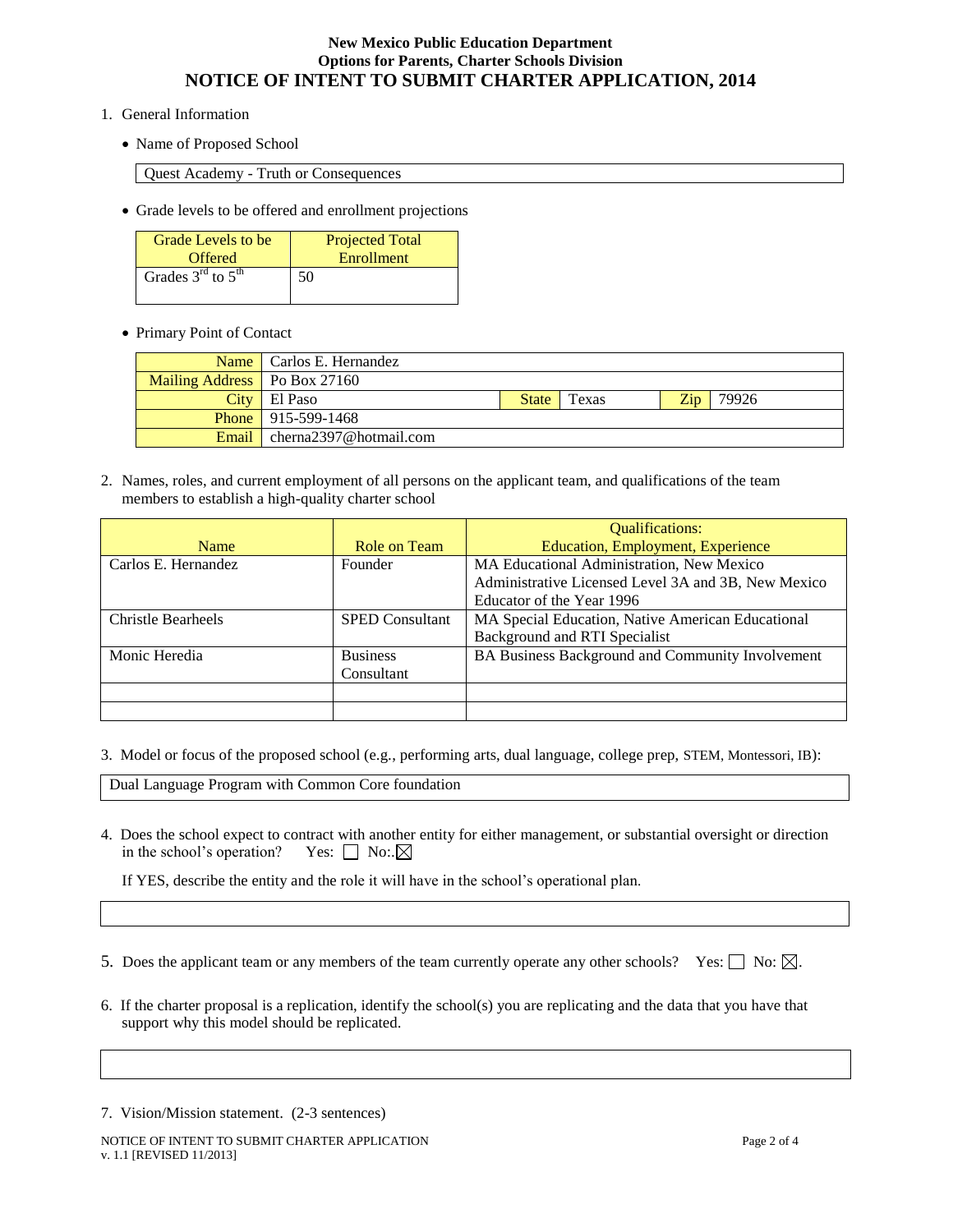#### **New Mexico Public Education Department Options for Parents, Charter Schools Division NOTICE OF INTENT TO SUBMIT CHARTER APPLICATION, 2014**

Quest Academy• Our vision is to create a school that is highly regarded for its academic excellence, and for its contribution in actively serving and improving the community in which it operates.

- 8. Student population and geographical setting of the school
	- Define the targeted geographical area of the proposed school from which you expect to draw a significant number of your students.

The geographical area is composed of the Truth or Consquences area where the majority of the students are of a minority background and struggling in mastering the English Language. The academic struggles of the students is based on the state report card, especially the reading comprehension levels at the elementary grades.The large numbers of ELL students failing to make proficiency levels will be targeted. Secondly the Special Needs population which have poorly serviced with be a top priorty as well.

 Describe the targeted student population including key demographic data (academic performance, home languages, ELL, and special education populations).

ELL and Special Needs Populations are the prestine groups that will be targeted through analysis of the state reading test scores with sub control groups of ELL and Special Needs. Close to 60% of the elementary students are not reading in the proficiency group with less than 1% growth is evident in the Elementary grade levels.

 Identify where these students are most likely being educated currently and why they are expected to choose the proposed charter school for their future educational needs.

Currently, Tor C Public schools is the only choice of education for the students in the demographic area. The proposed charter school would be needed for those students who are in the academic achievement gap and for those in the SPED Populations who have not received ancillary services and have not seen academic achievement from the elementary level to the middle school level.

9. Provide evidence that the applicant team has assessed community need for a school of the nature that will be proposed in the application (e.g., objective surveys or other measures of local demand for the proposed educational program).

Parental Support is assessed by the current Special Education needs of the students in the elementary schools and by the community involvement addressed in the state report card. Other areas of concern is the lack of growth of reading proficiencies at the elemenatry level, state mandated implementation of the common core standards and lack of short and long term goals for the elementary students.

10. Identify significant innovative features that the school will implement in order to help it realize its vision / mission (e.g., non-traditional school year, longer school day, partner organizations, etc.).

A comprehensive Dual Language program based on the Gomez and Gomez Model will be implemented at the school. An E-Portfolio Teacher Evaluation System based on teacher needs and assessment will be modeled after the state teacher evaluation plan and Common Core Standards with a strong teacher professional development plan. A thorough technology plan for students struggling with reading and math will be in place. A comprehensive SPED plan with RTI and Ancillary services will be legally enforced with parents and students.

11. Describe how the school will be more effective than the schools currently serving the targeted student population, and/or plans to improve student achievement and exceed the academic performance of existing public schools in the targeted service area and any data you have to support this assumption.

Students at Quest Academy will have a better student/teacher ratio based on the small enrollment. More Detail